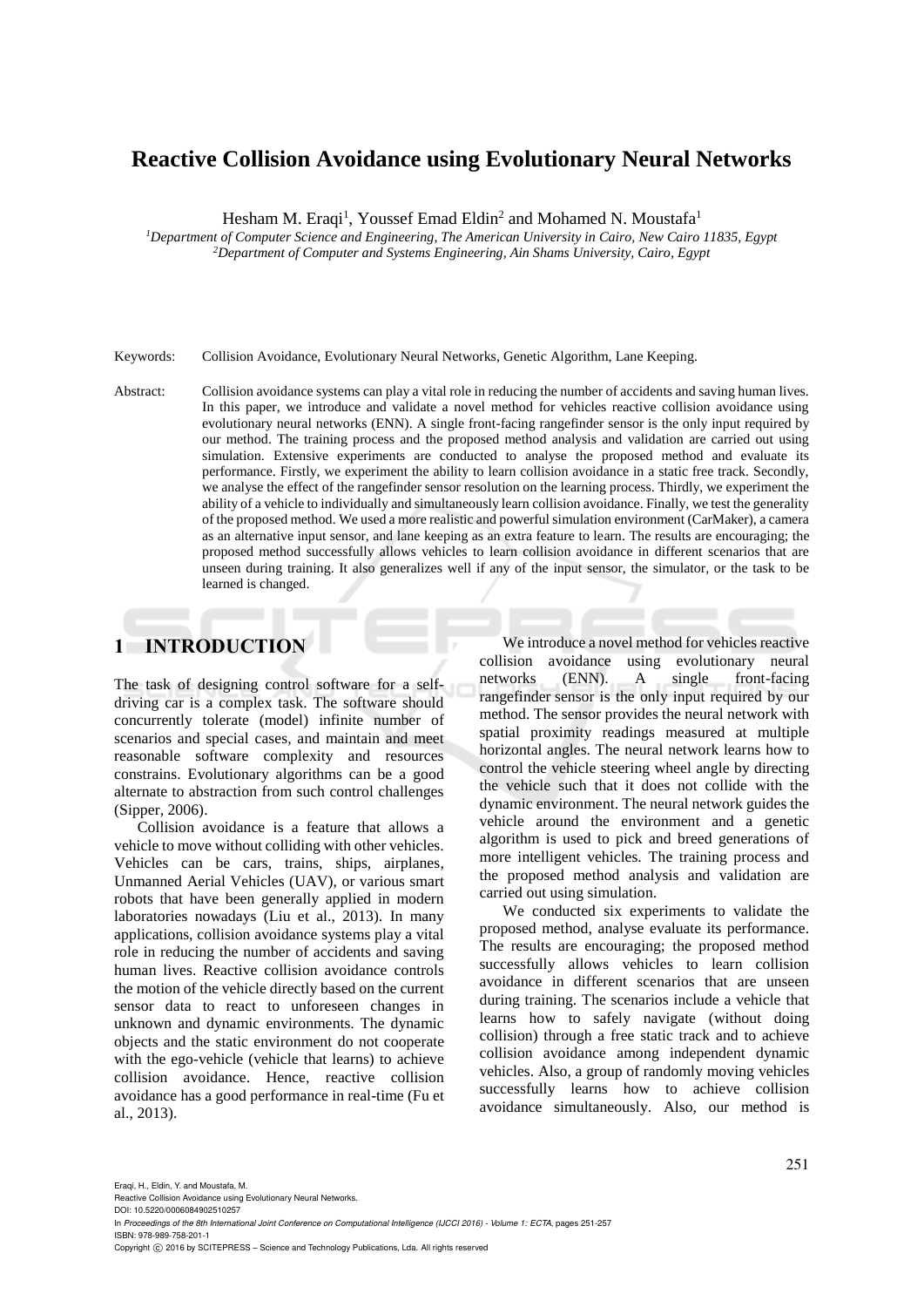proven to generalize well, it successfully allows vehicle to also learn lane keeping, and using different simulation environment which is more realistic and powerful: CarMaker (CarMaker open test platform for virtual test driving website).

The disadvantage of traditional methods over our method are mainly: 1) they either depend on defined set of scenarios, which are not adapted to new conditions not programmed in the algorithm or 2) they rely on handcrafted features that do not well represent the real scenarios where the vehicle is deployed. This creates the need to new AI systems that learn from data, and in the same time automatically identify the best representations of this environmental data. Neural networks are well known for their ability to learn representations of the data.

# **2 RELATED WORK**

(Shaffer et al.,1992) in "Combinations of Genetic Algorithms and Neural Networks: A Survey of Art" provided an overview of the literature of combining Neural Networks and genetic Algorithms drawing out the common themes and the emerging wisdom about what seems to work and what does not.

(Montana and L. Davis, 1989) in "Training feedforward neural networks using genetic algorithms" has explained that multilayered feedforward neural networks possess a number of properties which make them particularly suited to complex pattern classification problems and showed that Genetic Algorithms are well suited to the problem of training feedforward networks as they are good at exploring a large and complex space in an intelligent way to find values close to the global optimum.

(Durand et al, 1996) in "collision avoidance using neural networks learned by genetic algorithms" handled the collision avoidance problem between two aircrafts with reactive techniques using neural networks which was built by genetic algorithms.

(Togelius and Lucas, 2006) in "Evolving robust and specialized car racing skills" presented using evolutionary algorithms how to create neural network controllers for simulated car. They evolved controllers that have robust performance over different tracks and can be specialized to work better on particular tracks.

(Mahajan and Kaur, 2013) in "Neural Networks using Genetic Algorithms" introduced flexible method for solving the travelling salesman problem using genetic algorithms as they can be used to train

neural networks producing evolutionary artificial neural networks.

(Fardin Ahmadizar et al, 2014) in "Artificial neural network development by means of a novel combination" developed a new evolutionary-based algorithm to simultaneously evolve the topology and the Connection weights of ANNs by means of a new combination of grammatical evolution (GE) and genetic algorithm (GA). GE is adopted to design the network topology while GA is incorporated for better weight adaptation.

## **3 SYSTEM OVERVIEW**

A genetic algorithm (GA) (Vose, 1999) is an evolutionnary algorithm that can solve optimization problems. It starts from a pool of randomly chosen candidate solutions of the optimization problem called a "population". Usually, a pre-knowledge about the problem constrains the randomness of these solutions. Each candidate solution is called a "chromosome". The algorithm repeatedly (over generations) modifies the population hoping for a new generation with a better population. For that, the algorithm uses an application-dependant "fitness function" that estimates the goodness of each chromosome. At each step, the genetic algorithm randomly selects individuals from the previous generation's population and uses them as parents to produce the children for the new generation. The concept of producing children from a set of selected parents is based on a natural selection process that mimics biological evolution. Hence, over successive generations, the population "evolves" toward an optimal solution.

Artificial neural networks can be looked at as an optimization problem looking for the best weights achieving some task. This is why a genetic algorithm can be used to train a neural network (Schaffer et al., 1992). Evolutionary Neural Networks, Neuroevolution, or neuro-evolution, is a form of machine learning that uses evolutionary algorithms to train artificial neural networks, in other words, estimating the weights of the neural network. It is most commonly applied in the areas of artificial life and intelligent computer games, and hence, has potential contributions towards self-driving vehicles. The chromosome format is chosen to be the vector of real numbers with a sequence of all of the neural network weights. The sequence is sorted layer by layer. The weights of each layer are sorted such that all of the weights coming out of a neuron are consecutive. The bias node is considered the last node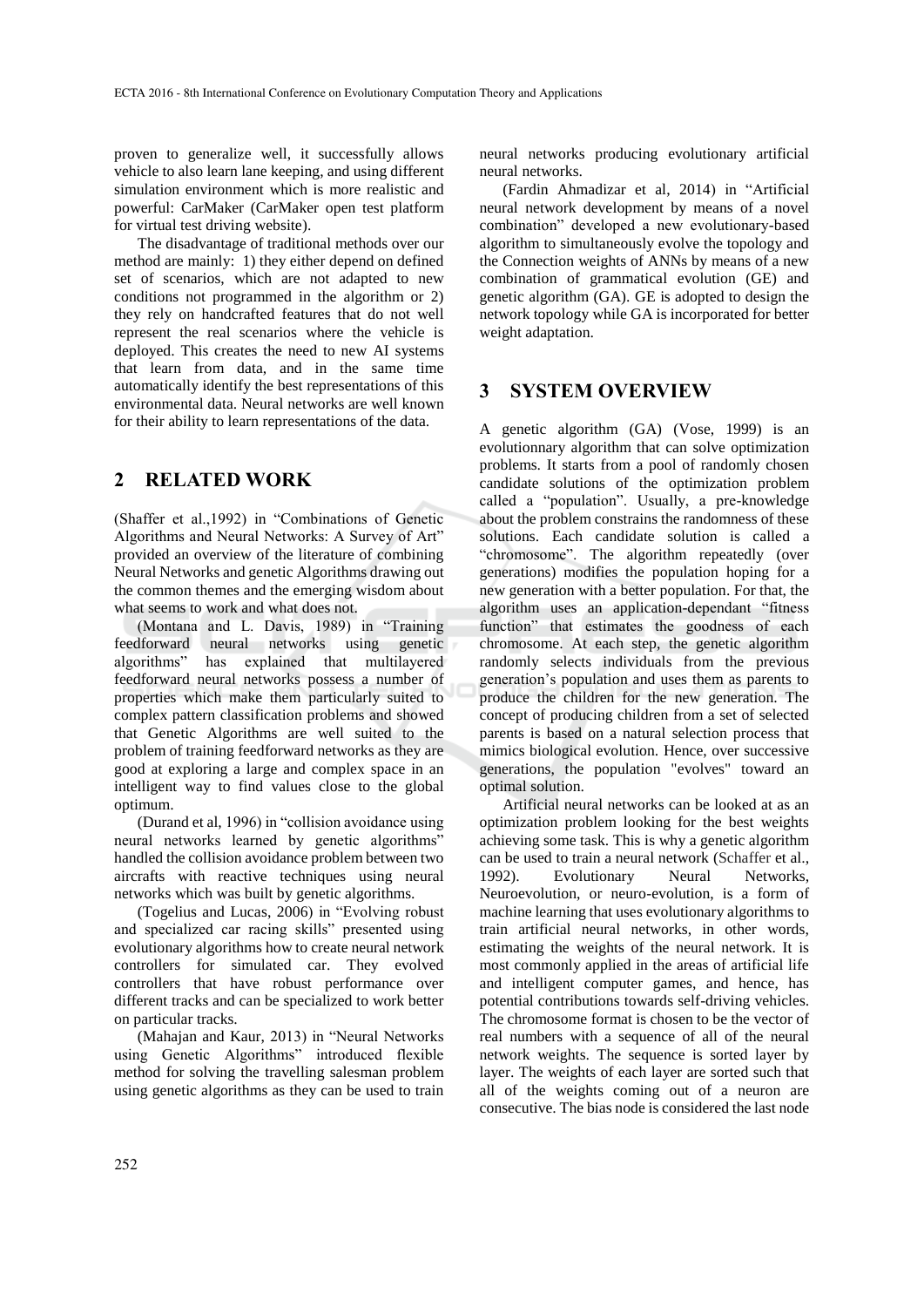in each layer. Figure 1 shows an example for a  $2\times3\times2$ neural network and its chromosome.



Figure 1: Example of a  $2\times3\times2$  neural network and its chromosome. B1 and B2 represent the network biases.

We developed a simulation setup to evaluate the fitness of each chromosome in a generation. For most of experiments related to collision avoidance, the vehicle lifetime before its first collision is a reasonable metric for the fitness. Genetic algorithm is used to pick and breed generations of more intelligent vehicles. The vehicle uses a rangefinder sensor that calculates *N* intersections depths with the environment and then feeds these *N* values as inputs to the neural network. The inputs are then passed through a multi-layered neural network and finally to an output layer of 2 neurons: a left and right steering force. These forces are used to turn the vehicle by deciding the vehicle steering angle. Figure 2 shows the proposed system overview for our method during the system training phase.



Figure 2: System overview during training phase.

Once trained, the neural network is able to generate steering commands from the input rangefinder sensor readings. Figure 3 shows this configuration.



Figure 3: The trained network is used to generate steering commands from a single front-facing proximity sensor.

# **4 SIMULATION SETUP**

For all vehicles in our simulation environment, we use a bicycle model as shown in figure 4. Given the vehicle speed and simulation time tick *Δt*, the travelled distance *L* per a time step is calculated. Given wheel base, vehicle position *P*, heading *θ*, and distance travelled per time step *L*, the new vehicle position *Pnew* and heading *θnew* are calculated.



Figure 4: Simple 2D vehicle steering physics.

For simplicity, vehicles are chosen to move with fixed speed and sensor noise is neglected. At simulation start, the vehicles are positioned equidistant from each other. At each collision detected by the simulator, it's important to identify the vehicle responsible for the collision as shown in figure 5. When a collision happens, the simulator tries to answer the question: Would crash still happen if a vehicle X is the only vehicle that moved at collision time step? If the answer is yes, vehicle X is determined as responsible for that collision.



Figure 5: Determining which vehicle caused collision to happen. Two examples with two vehicles before and after the collision time step.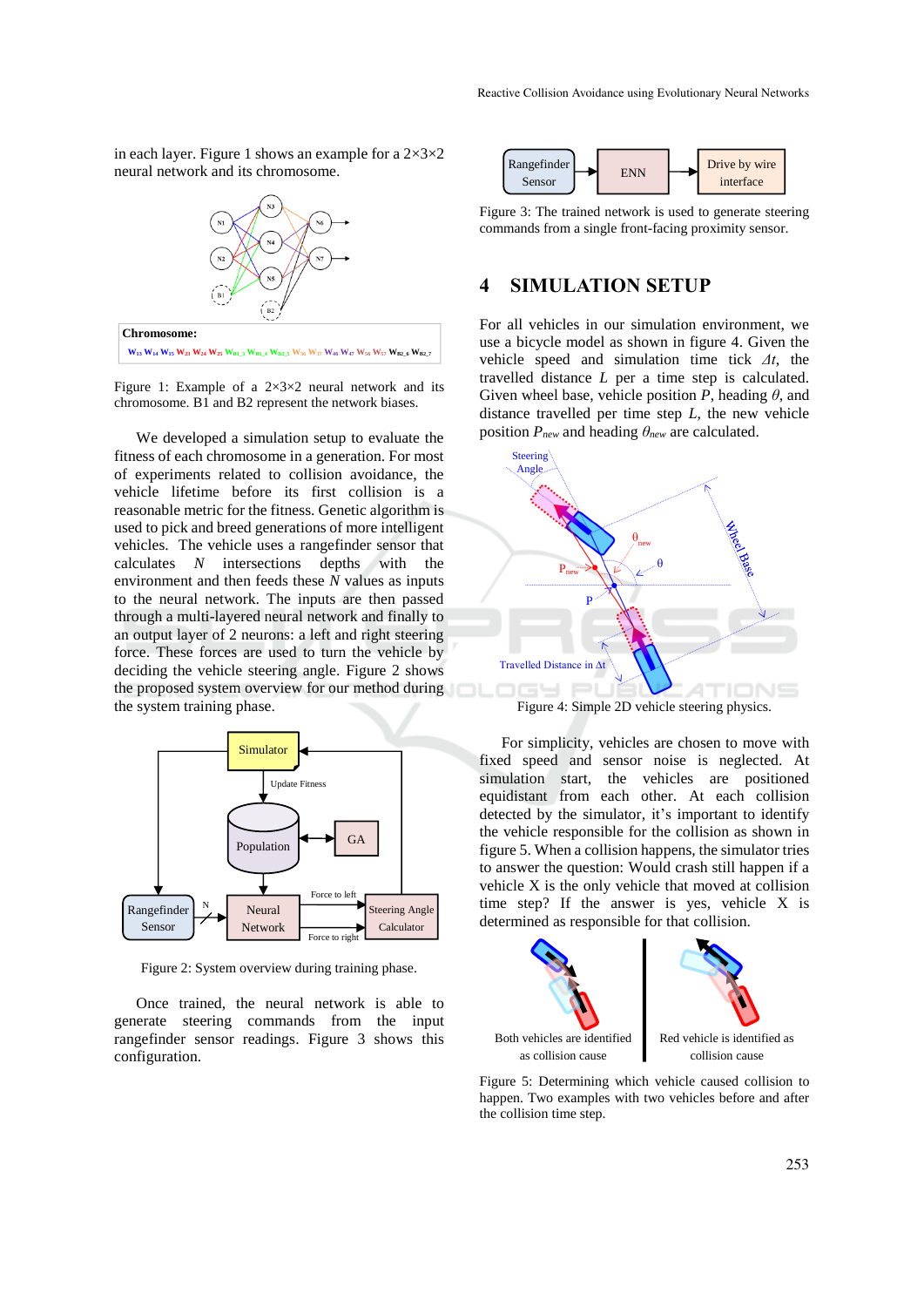# **5 EXPERIMENTAL WORK**

Several experiments are conducted to evaluate our learning method. The main objective is to inspect the feasibility of achieving a reactive collision avoidance system using our proposed method. Initially, an elementary, and relatively easier, experiment is conducted. The objective of this experiment is to examine the capability of a vehicle to learn the task of self-navigation through a static environment that does not include any dynamic objects. We believe that this task is less hard than the collision avoidance task because the ego-vehicle does not have to deal with the unknown movement of dynamic objects.

A three layer ANN, with sigmoid activations for all neurons, is empirically chosen to be used for all of our experiments. It's noted that the experiments results don't change if the number of layers is changed, but sometimes you obtain the same result faster. The higher the number of hidden layers, the better representation of the data the network can achieve. But at the same time, this leads to a more complex optimization problem that is harder and slower for GA to solve. Our GA uses a population of 200 chromosomes where mutation probability is 0.1, crossover probability is 1 and the crossover site follows a normal distribution with a mean of 0.95 and a standard deviation of 0.05. The selection is based on tournaments of size 10 candidates and children of next generations always replace their parents. The fitness function is chosen to be the vehicle lifetime navigating the environment (in time steps) before its first collision with the static environment boundaries or other dynamic vehicles.

The experimental work results are encouraging and validate the effectiveness of the proposed method.

### **5.1 Learning Navigation**

The objective of this experiment is to validate the ability of our method to achieve self-navigation. The vehicle should learn how to travel from one position to another without colliding with a static environment that does not include any dynamic objects. The environment is represented by a track that is formed by horizontal and vertical edges. Figure 6 shows the experiment track.

Our experimental results show that navigation is learnt in less than 50 generations. One interesting observation is that the vehicle took 12 generations to learn how to successfully turn in the first critical location *A* circled in red in figure 6. Once the vehicle learns this manoeuvre, it achieves huge learning progress represented by a significant increase in best chromosome's fitness. The vehicle implicitly learns how to drive through all the following tricky turns in the track. This fact is demonstrated in figure 7.



Figure 6: Experiment track.



Figure 7: Self-navigation learning curve in a narrow track.

We can observe that the fitness diminishes when reaching critical location *B* circled in green in figure 6, the reason is that the vehicle modifies its behaviour in order to learn the 180° turn (location *B*) but what it learns negatively affect its ability to pass the previous critical location *A*, so the fitness oscillates until the vehicle learns to avoid such behaviour but it still unable to make the 180° turn. In that experiment, the track is too narrow, relative to the vehicle dimensions, which makes such move very hard to learn. Widening the track enables the vehicle learn how to turn by 180° and still be able to pass critical location *A* at the same time as demonstrated in figure 8.



Figure 8: Self-navigation learning curve in a wide track. As shown in figure 8, a very high fitness is reached as the vehicle learns to navigate back and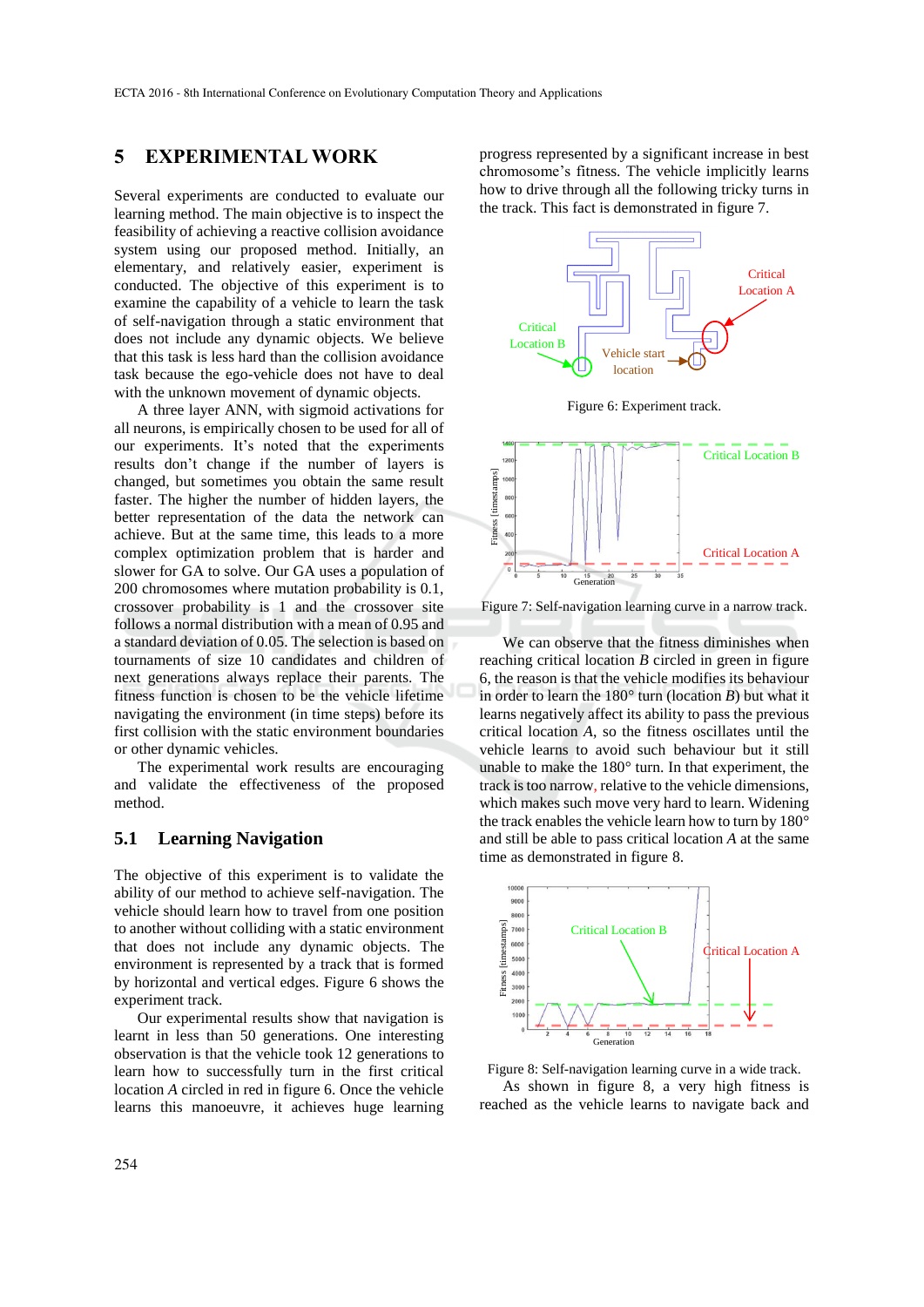forth through the track without any collisions for hours. The vehicle also is able to navigate successfully through other different tracks that are unseen during training.

#### **5.2 Sensor Resolution**

The objective of this experiment is to inspect the influence of the input rangefinder sensor resolution on the learning process. The same previous experiment is performed five times with different numbers number of sensor beams. The angle between adjacent beams is equal. The sensor horizontal range is chosen 180° in our experiment.

As shown in figure 9, using a sensor of a single front-facing beam prevents the vehicle from learning and reaching an accepted fitness as the input data is insufficient for learning. On the contrary, a higher sensor resolution (three beams or more) enables the vehicles to evolve and reach a satisfying fitness.



Figure 9: Self-navigation learning curve for different number of sensor beams.

It's observed that using a moderate number of beams achieved almost the same fitness as when using a larger number of beams but in a fewer number of generations. As in figure 9, the five beams' experiment is the fastest to reach an accepted fitness. This occurred because reducing the number of sensors produces shorter chromosomes and hence having a fewer number of parameters and a less complex optimization problem to solve.

## **5.3 Individual Collision Avoidance among Dynamic Vehicles**

In this experiment, we inspect the feasibility of our method in enabling a vehicle to navigate collisionfreely among multiple different dynamic vehicles. The environment is represented by a rectangular free space area containing eight different vehicles moving freely as shown in figure 10.

Each vehicle is initialized with random weights for their ANN and random starting headings then the

learning process is applied on only a single vehicle to learn avoiding collisions with the environment boundaries and the other randomly moving vehicles.

We found that the learning vehicle (ego-vehicle) has learned a deceptive behaviour for survival by rotating around itself to avoid interactions with the other vehicles. In order to learn a proper collision avoidance behaviour, such rotation is detected by the simulator and the responsible chromosome is penalized by a zero fitness.



Figure 10: Ego-vehicle survives by rotating around itself.

After each collision occurs by the ego-vehicle, the fitness of the chromosome driving the neural network is estimated and a new chromosome is set to be evaluated. In order to achieve fair evaluation for each chromosome, not only the ego-vehicle should be reset but the whole simulation. Ignoring the reset of the simulation may position the ego-vehicle in tough scenario for collision avoidance at the beginning of evaluation. This may cause a good chromosome to be assigned a low fitness.

Each plot in figure 11 shows the learning curve of the ego-vehicle among uncontrolled dynamic vehicles. In each figure, a different movement strategy for the uncontrolled dynamic vehicles is adopted, and four runs of the same experiment are conducted. The x-axis represents the number of the generation and the y-axis represents the fitness achieved at each generation.



Figure 11: Each plot of the four represents a different strategy. In each strategy, the same experiment is conducted 4 times starting from different random initial neural network weights, each run is in a different color.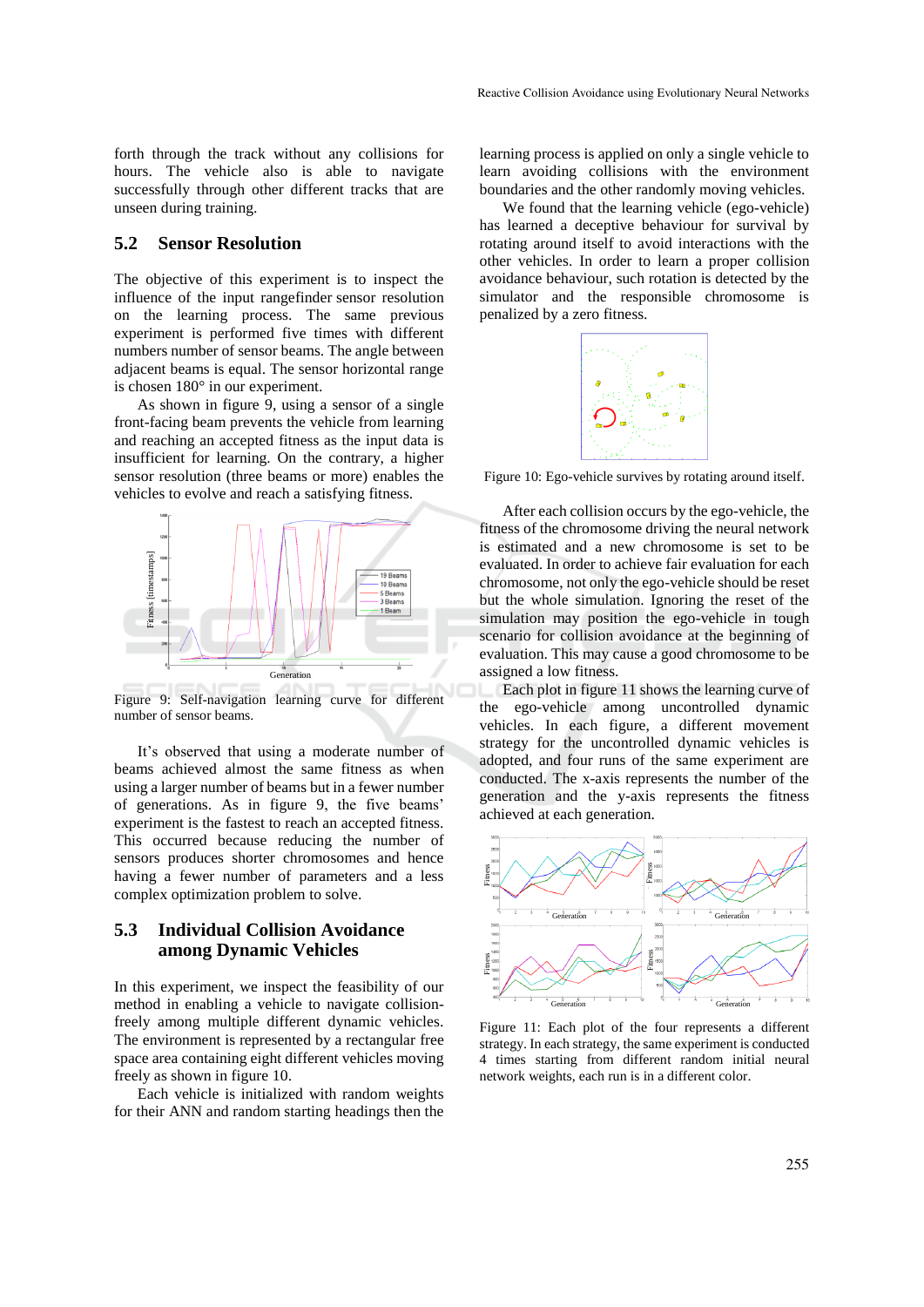The learning curves demonstrate the ability of our method to enable the vehicle to learn collision avoidance individually among dynamic vehicles.

### **5.4 Individual Collision Avoidance Knowledge Accumulation**

The objective of the experiment is to examine the knowledge accumulation ability of our method. In other words, the capability of the ego-vehicle to learn avoiding collisions in new strategies without negatively affecting the performance achieved in previously-learned strategies.

Firstly, as shown in Table 1, the ego-vehicle doesn't achieve efficient collision avoidance when tested on an unseen strategy. Learning on a single strategy is not sufficient for the ego-vehicle to learn general collision avoidance behaviour.

Table 1: Individual collision avoidance performance tested on unknown strategies compared to the performance tested on the strategy seen during training. The numbers in the table represents the best chromosome fitness.



Figure 12: Color map visualization for fitness achieved in different strategies.

#### **5.4.1 Incremental Evolution**

As a step towards achieving general collision avoidance behaviour, the ego-vehicle should be trained on more than one strategy. Learning in a new strategy should not negatively affect the performance achieved in previously-learned strategies.

In order to achieve this objective, incremental evolution (Togelius and Lucas, 2006) is used. A vehicle learns to avoid collisions in one strategy and when it reaches an accepted fitness, a new strategy is added to the learning process so that the proposed solution is now evaluated on both strategies, then the fitness is averaged. This process is then repeated with new strategies added until the vehicle learns to

survive in all introduced strategies. Table 2 shows the results of this experiment. The training stopping criteria for each strategy is when its fitness exceeds 80% of a predefined threshold for accepted fitness.

Table 2: Fitness achieved by the ego-vehicle during different incremental evolution iterations. A new strategy is added to the learning process at each iteration.

| <b>Deployment</b><br><b>Strategies</b><br>Learning<br><b>Iteration</b> |      | 2    |      | Average<br><b>Fitness</b> |
|------------------------------------------------------------------------|------|------|------|---------------------------|
|                                                                        | 1936 |      |      | 1936                      |
|                                                                        | 2380 | 1452 |      | 1916                      |
|                                                                        | 1970 | 2123 | 1467 | 1853.3                    |

#### **5.5 Simultaneous Collision Avoidance**

The objective of this experiment is to achieve a collision free environment, where all moving vehicles simultaneously learn to avoid collisions with each other and with static environment. An evolved vehicle, that learned to navigate collision-freely, is used to boost the behaviour of the other vehicles through two different approaches as detailed in the coming two subsections. The results are obtained by running the simulator to train for 100 seconds in four different strategies.

#### **5.5.1 Broadcasting the Winning Chromosome**

In this approach, the evolved solution represented by the winning chromosome is broadcasted to all the vehicles to use. Table 3 compares the average number of collisions per second for all the vehicles before versus after learning.

Table 3: Comparison between the number of collisions per second before versus after learning.

|            | Initial Behaviour<br>[collisions/sec] | After Learning<br>[collisions/sec] |
|------------|---------------------------------------|------------------------------------|
| Strategy 1 | 16.33                                 | 3.90                               |
| Strategy 2 | 20.05                                 | 4.59                               |
| Strategy 3 | 16.82                                 | 8.00                               |
| Strategy 4 | 13.49                                 | 12.27                              |

In reasonable simulation time, the collision avoidance performance highly increases, but not for all the strategies.

#### **5.5.2 Broadcasting the Most Evolved Generation**

In order to achieve better collision avoidance performance, learning process should not only be